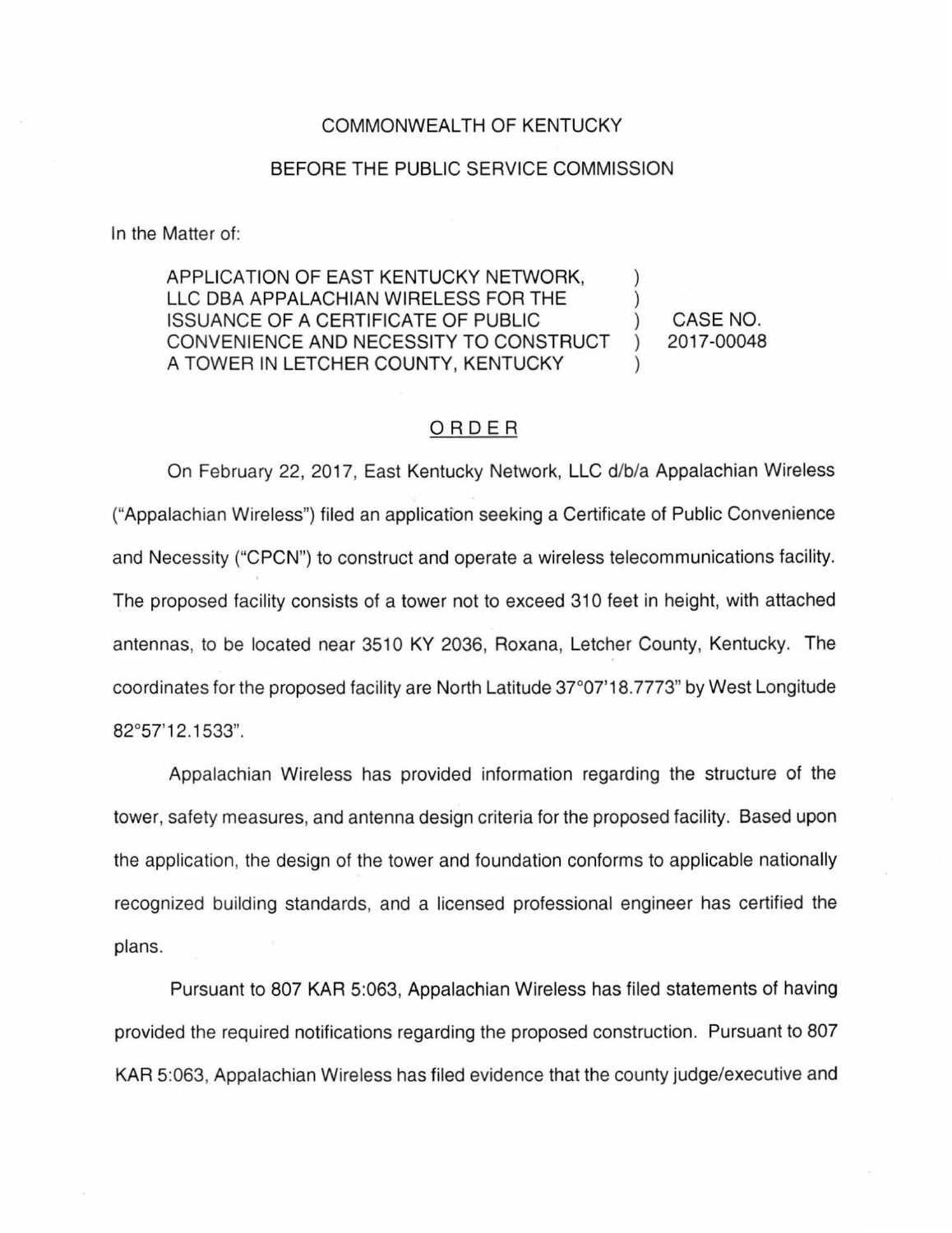all property owners within 500 feet and contiguous to the cell site have been notified of the proposed construction. The notices solicited any comments and informed the recipients of their right to request intervention.

The Commission received public comments from Nola Caudill, Linda Gentry Egbers, and Michael Watts. Ms. Caudill expressed her support for the construction of the tower. Ms. Egbers and Mr. Watts requested more information regarding the construction of the tower. Commission Staff, via separate letters, informed Ms. Egbers and Mr. Watts of their right to request intervention as well as directed Appalachian Wireless to respond to their concerns. Appalachian Wireless responded to both Mr. Watts and Ms. Egbers on March 24, 2017. As of the date of this Order, neither Ms. Egbers nor Mr. Watts has requested to intervene in this matter or filed any other documents in response to Appalachian Wireless.

Appalachian Wireless has filed applications with the Federal Aviation Administration and the Kentucky Airport Zoning Commission seeking approval for the construction and operation of the proposed facility. Both applications have been approved.

The Commission, having considered the evidence of record and being otherwise sufficiently advised, finds that Appalachian Wireless has, demonstrated that a facility is necessary to provide adequate utility service and, therefore, a CPCN to construct the proposed facility should be granted.

Pursuant to KRS 278.280, the Commission is required to determine proper practices to be observed when it finds, upon complaint or on its own motion, that the

-2- Case No. 2017-00048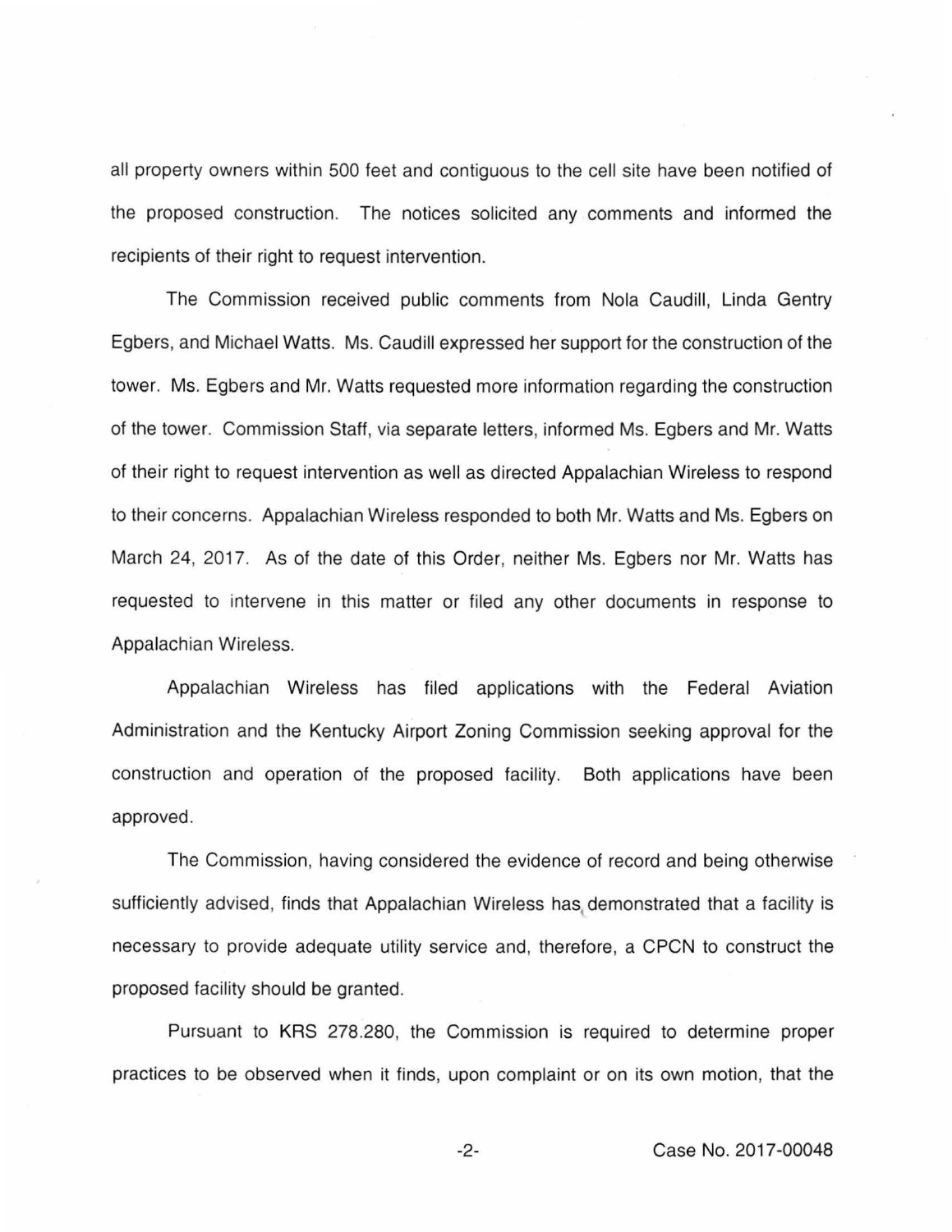facilities of any utility subject to its jurisdiction are unreasonable, unsafe, improper, or insufficient. To assist the Commission in its efforts to comply with this mandate, Appalachian Wireless should notify the Commission if the antenna tower is not used to provide service in the manner set out in the application and this Order. Upon receipt of such notice, the Commission may, on its own motion, institute proceedings to consider the proper practices, including removal of the unused antenna tower, which should be observed by Appalachian Wireless.

IT IS THEREFORE ORDERED that:

1. Appalachian Wireless is granted a CPCN to construct a wireless telecommunications facility. The proposed facility consists of a tower not to exceed 310 feet in height, with attached antennas, to be located near 3510 KY 2036, Roxana, Letcher County, Kentucky. The coordinates for the proposed facility are North Latitude 37°07'18.7773" by West Longitude 82°57'12.1533".

2. Appalachian Wireless shall immediately notify the Commission in writing if, after the antenna tower is built and utility service is commenced, the tower is not used for a period of three months in the manner authorized by this Order.

3. Documents filed, if any, in the future pursuant to ordering paragraph 2 herein shall reference this case number and shall be retained in the utility's general correspondence file.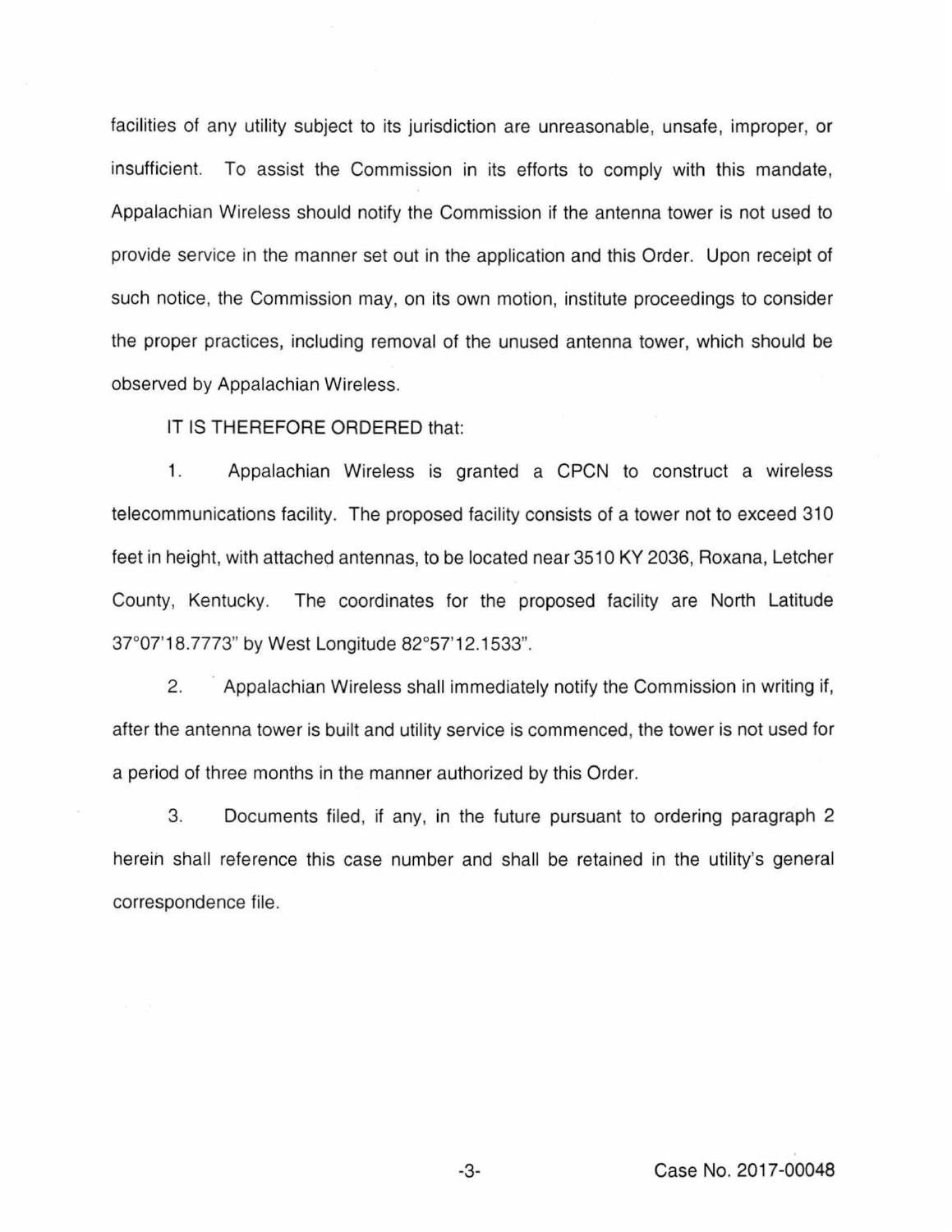By the Commission

ENTERED **MAY 0 4 2017**  KENTUCKY PUBLIC SERVICE COMMISSION

**ATTEST:** atherne Executive Director

Case No. 2017-00048